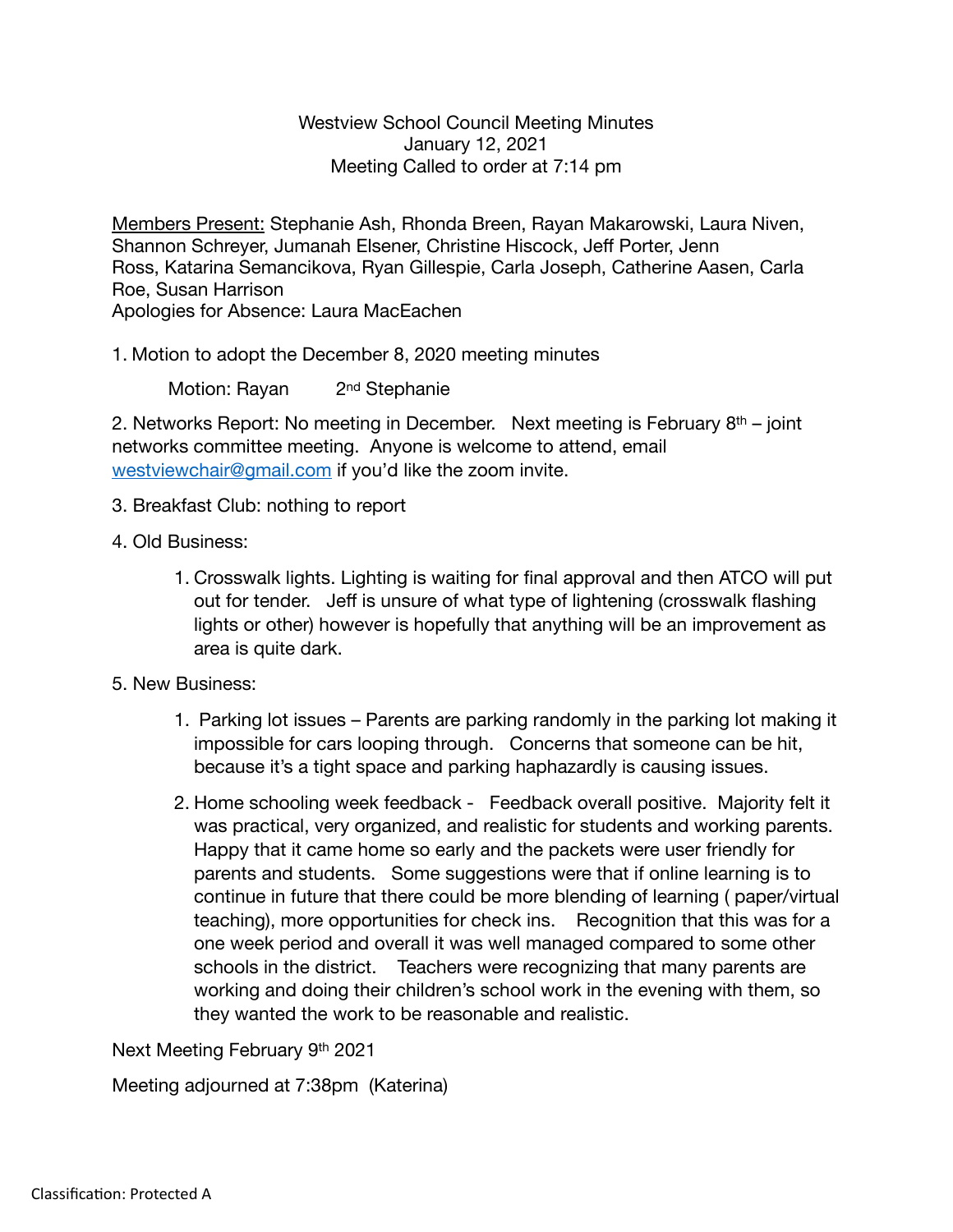## WSPA Meeting Minutes January 12th, 2021 Called to order @ 7:40pm

Members Present: Stephanie Ash, Rhonda Breen, Rayan Makarowski, Laura Niven, Shannon Schreyer, Jumanah Elsener, Christine Hiscock, Jeff Porter, Jenn Ross, Katarina Semancikova, Ryan Gillespie, Carla Joseph, Catherine Aasen, Carla Roe, Susan Harrison, Mandy Skaronek Apologies for Absence: Laura MacEachen

- 1. Motion to adopt the December 8th, 2020 meeting minutes: Motion: Jumanah Second: Stephanie
- 2. Treasurers Report: As of January 12, 2021 Casino \$6,271.16 General \$3,945.44
- 3. Requests for Funding
	- 1. Lorie Pittman support for families (confirm FB vote)
		- additional family that needed support around Christmas
		- Lorie would like one more grocery gift card to help.
		- \$100.00

Motion: Susan Second:Rhonda

- 2. Dawn Sudom -ECDP Classroom tools
	- washable stamp pads
	- to be used for creative learning tools
	- \$37.58

Motion: Christine Second: Susan

- 4. Fundraising events & updates:
	- 1. Pink shirt day
		- only 2 orders so far.
		- Susan will create a step by step guide to the hot lunch website sign up to be sent home. Jeff will also send out an email blast.
		- Absolute final day for order to be submitted to Staples is Jan. 20th.
	- 2. Growing smiles spring order
		- Yes, we should book a date
		- Rhonda will contact Growing smiles to check on the status of our Christmas cheque and a date for this
		- Can work the same as the Christmas one, with sign up times for pick up. Hoping for the possibility of some extra help being allowed by then.